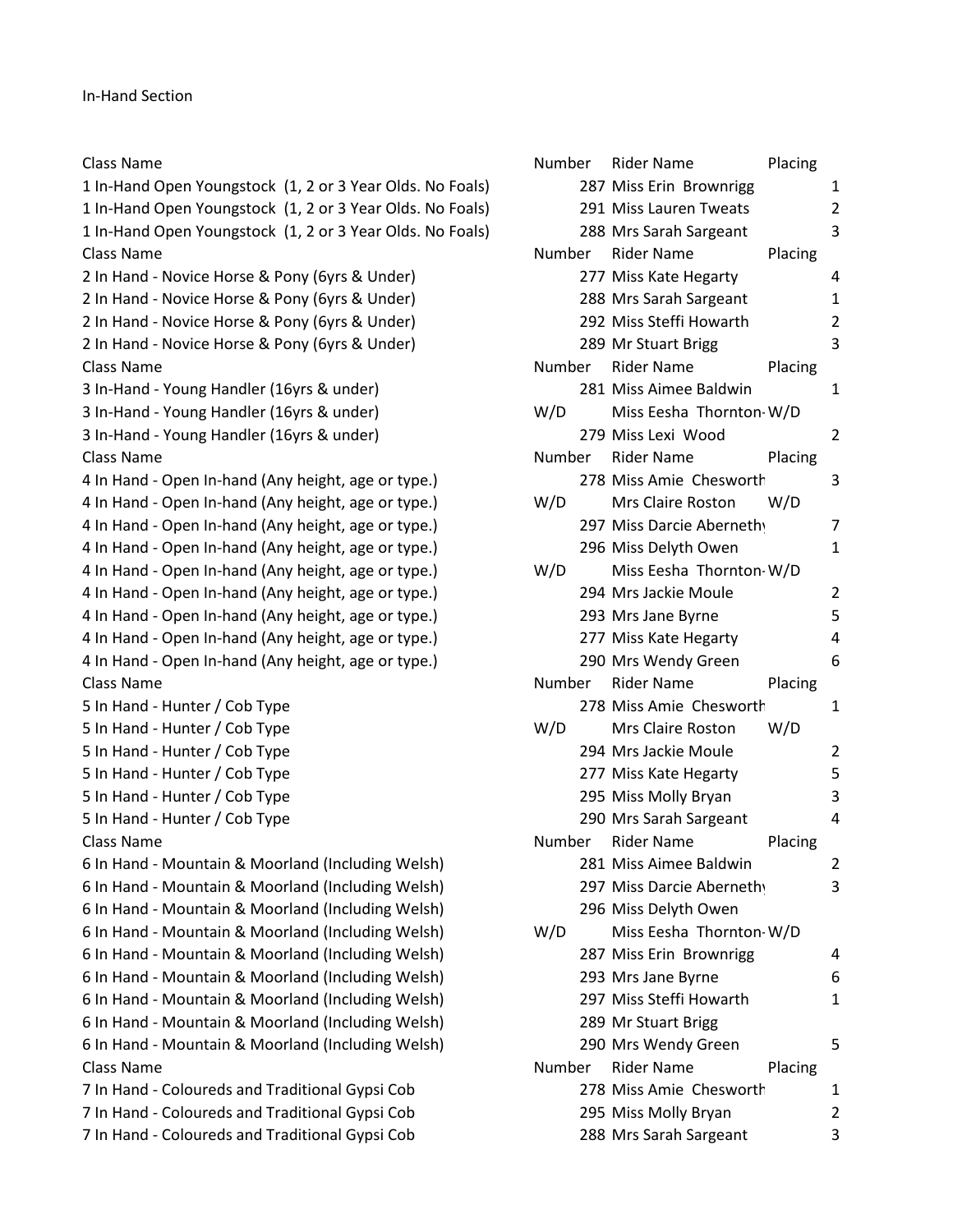Class Name **Number Rider Name** Placing 8- In Hand - Show Hunter / Show Pony 2008 Mrs Claire Roston 2008 Mrs Claire Roston Class Name **Number Rider Name** Placing 9 In Hand - Alternative Colour i.e., Spotted/ Palomino/ Duns/ Crecallos 291 Miss Lauren Tweats 1 9 In Hand - Alternative Colour i.e., Spotted/ Palomino/ Duns/ Crechellos 292 Miss Steffi Howarth 2 Class Name **Number Rider Name** Placing 10 In Hand - Veterans (15yrs & Over) 296 Miss Delyth Owen 1 10 In Hand - Veterans (15yrs & Over) Miss Eesha Thornton-W/D Miss Eesha Thornton-W/D 10 In Hand - Veterans (15yrs & Over) 2008 2012 203 Mrs Jane Byrne 2014 Class Name **Number Rider Name** Placing 11 In - Hand - Riding Horse / Hack Type / RoR W/D Miss Eesha Thornton-W/D 11 In - Hand - Riding Horse / Hack Type / RoR 300 Miss Samantha Jefferi 1 Class Name **Number Rider Name** Placing Championship Reserve 296 Miss Delyth Owen 2 Championship Champion 298 Mrs Claire Roston 1

Ridden Section

| Class Name                                                           | Number | Rider Name                | Placing |                |
|----------------------------------------------------------------------|--------|---------------------------|---------|----------------|
| 13 Ridden - RoR / Riding Club/ Hack type                             |        | 208 Miss Sophie Sloane    |         | 1              |
| 13 Ridden - RoR / Riding Club/ Hack type                             |        | 203 Miss Lara Sloane      |         | 2              |
| Class Name                                                           | Number | <b>Rider Name</b>         | Placing |                |
| 14 Ridden - Lead Rein/ First Ridden                                  |        | 211 Miss Abigail Roberts  |         | 2              |
| 14 Ridden - Lead Rein/ First Ridden                                  |        | 281 Miss Aimee Baldwin    |         | $\mathbf{1}$   |
| 14 Ridden - Lead Rein/ First Ridden                                  |        | 207 Miss Charlotte Sloane |         | 3              |
| Class Name                                                           | Number | Rider Name                | Placing |                |
| 15 Ridden - Novice Rider (Never to have won a 1st)                   |        | 212 Miss Grace Roberts    |         | 3              |
| 15 Ridden - Novice Rider (Never to have won a 1st)                   |        | 218 Miss Megan Pritchard  |         | 1              |
| 15 Ridden - Novice Rider (Never to have won a 1st)                   |        | 295 Miss Molly Bryan      |         | $\overline{2}$ |
| Class Name                                                           | Number | <b>Rider Name</b>         | Placing |                |
| 16 Ridden - Novice Ridden Horse & Pony (Snaffle bridle only witl W/D |        | <b>Mrs Claire Roston</b>  | W/D     |                |
| 16 Ridden - Novice Ridden Horse & Pony (Snaffle bridle only with     |        | 220 Mrs Mandy Sant        |         | 1              |
| 16 Ridden - Novice Ridden Horse & Pony (Snaffle bridle only with     |        | 218 Miss Megan Pritchard  |         | 3              |
| 16 Ridden - Novice Ridden Horse & Pony (Snaffle bridle only with     |        | 202 Miss Tracey Edge      |         | 2              |
| Class Name                                                           | Number | <b>Rider Name</b>         | Placing |                |
| 17 Ridden - Open Ridden (Any height, age or type)                    |        | 204 Miss Emma Tilley      |         | 1              |
| Class Name                                                           | Number | <b>Rider Name</b>         | Placing |                |
| 18 Ridden - Hunter / Cob Type                                        |        | 299 Ms Lily Thompson      |         | 1              |
| Class Name                                                           | Number | <b>Rider Name</b>         | Placing |                |
| 19 Ridden - Open Mountain & Moorland (Including Welsh)               |        | 296 Miss Delyth Owen      |         | 5              |
|                                                                      |        |                           |         |                |